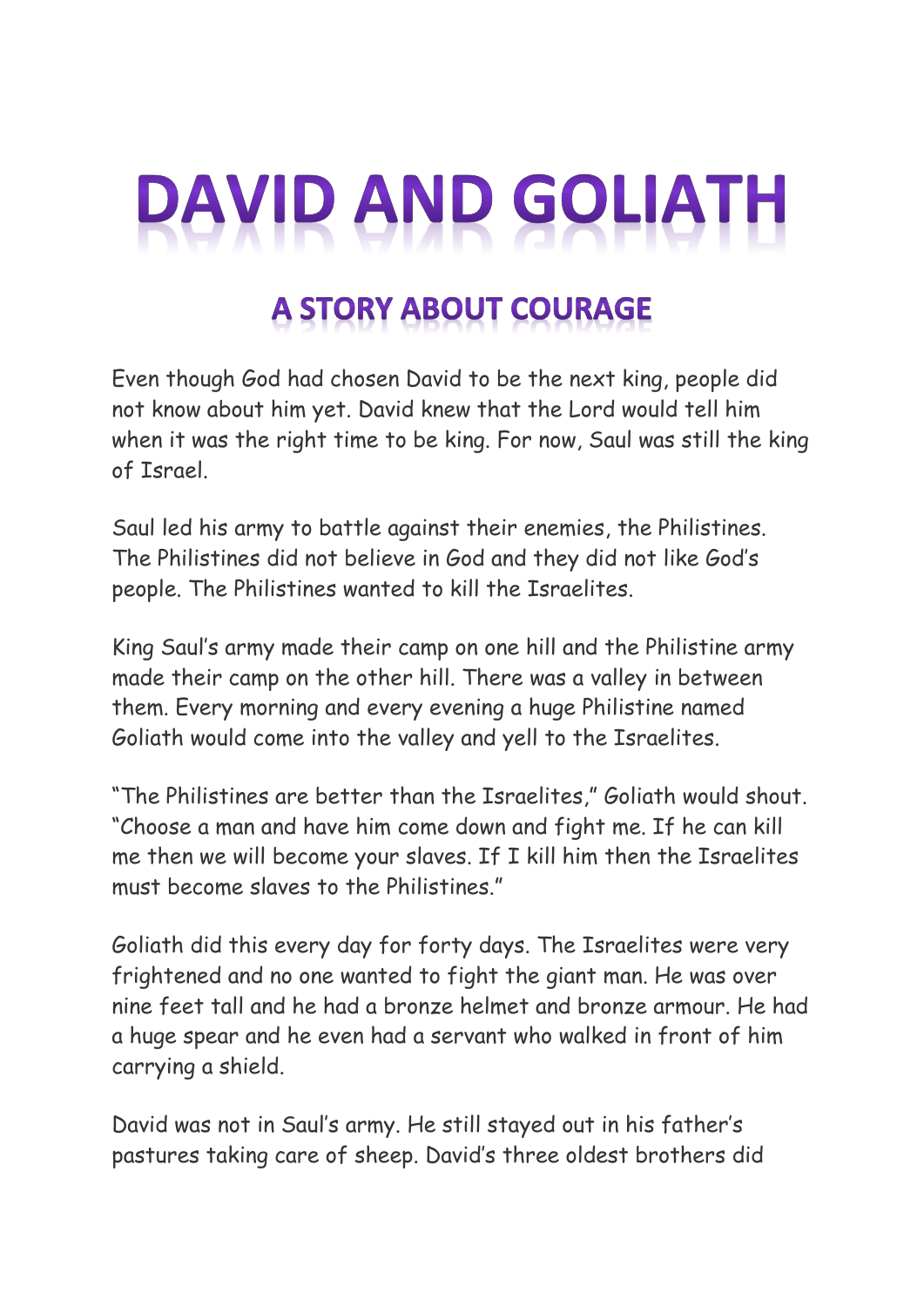fight with Saul, though. Their father, Jesse, would often send David to take food and supplies to the three brothers.

This time, when David arrived at the army's camp with supplies he was very surprised at what he saw. He arrived just in time to see Goliath come out and make his challenge. David could not believe that anyone would talk about God in such a bad way. David knew that God was stronger than Goliath. God is stronger than anyone! David heard some of the soldiers say that whoever was brave enough to fight Goliath would win many prizes from King Saul. His father would never have to pay taxes to the king. The king would let the winner marry his daughter and he would give him great wealth. When David started asking the soldiers about Goliath, his brothers overheard him and became angry.

Why don't you just go back to watching the sheep." they said. "Let us fight the battles."

But David had an idea. David went to King Saul and told him that he wanted to fight Goliath. David told the king how that the Lord always helped him. When a bear had carried off one of his father's sheep, David had chased it and hit it. The bear died. The Lord had also given him the strength to fight lions when they tried to kill the sheep.

"I know I am not a soldier but I know that God will help me fight the giant. I trust in God and God is stronger than any bears, lions, giants or spears."

King Saul listened to what David said. Saul believed David when he said he trusted in God. King Saul told David that he could fight Goliath. He even gave David his own armour and sword. But when David tried them on and tried walking around him knew that he could not wear the king's armour. He had never been trained to use them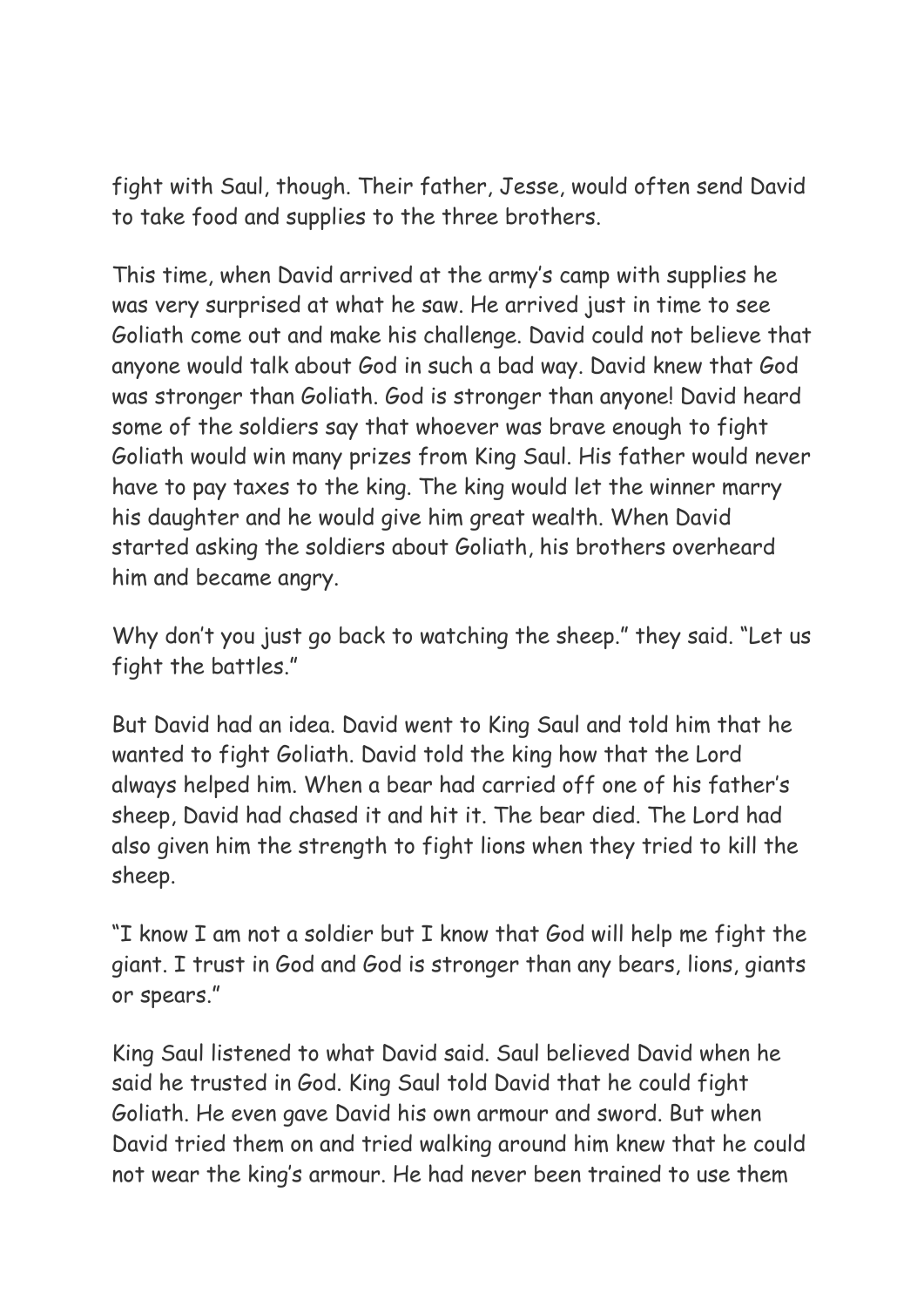and they only made it hard for him to walk. David decided to fight Goliath using only his sling.

David went down to a stream and collected five smooth stones. With a sling, stones, and trust in the Lord, David was ready to face the enemy.

When Goliath saw David he started making fun of him. He also started making fun of God. He told David that he would kill him and feed him to the birds.

David still trusted in the Lord. He told Goliath, "You come against me with sword and spear but I come against you in the name of the Lord Almighty, the God of the armies of Israel, whom you have defied. Today I will kill you and the whole world will know that there is a God in Tsrael"

As Goliath moved closer to attack David, David ran toward him quickly and put one of the stones in his sling. He swung the swing round and round and released the stone straight at Goliath's forehead. The stone hit Goliath and he fell to the ground. David killed Goliath with Goliath's own sword.

When the Philistines saw that a boy had killed Goliath, their hero, they all began to run away. The army of Israel won the battle. They won because David trusted in the Lord.